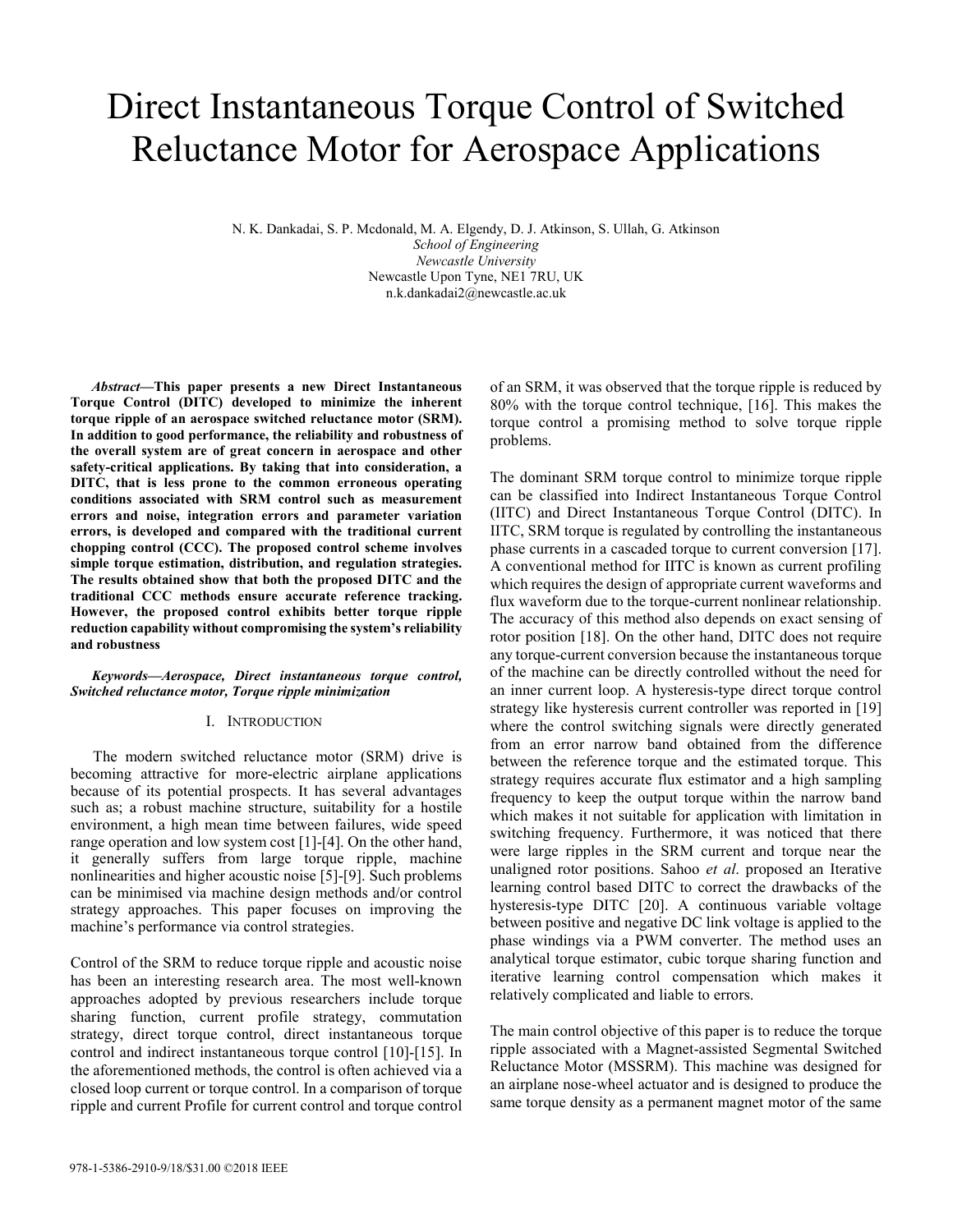size and mass with an added advantage of being fault tolerant [21].

In this paper, taking into consideration the intended application of the machine, a DITC with no flux estimation is proposed to improve the system reliability and robustness. It consists of an instantaneous torque regulator with a simple torque distributor and a current limiter designed to achieve an optimum torque characteristic. The control algorithm is simulated and compared with a current chopping control using MATLAB/SIMULINK.

# II. CHARACTERISTICS OF THE MSSRM

The performance characteristics of the MSSRM can be analysed using the torque and voltage mathematical equations. Neglecting the mutual inductance between the phases, the instantaneous voltage of the MSSRM can be expressed as:

$$
v = iR + \frac{dv}{dt} \tag{1}
$$

Because of the double salient construction of the MSSRM and effects of magnetic saturation, the flux linked in an SRM phase varies as a function of rotor position,  $\theta$ , and the motor current, *i*.Thus, Equation (1) can be expanded as in (2) or (3).

$$
v = iR + \frac{\partial \psi}{\partial i} \frac{di}{dt} + \frac{\partial \psi}{\partial \theta} \frac{d\theta}{dt}
$$
 (2)

$$
v = iR + L(\theta, i)\frac{di}{dt} + \frac{d\psi(\theta, i)}{d\theta} \omega_m \tag{3}
$$

where  $\nu$  is the applied phase voltage,  $R$  is the winding resistance per phase,  $L$  is the inductance,  $w_m$  is the angular speed and  $\psi$  is the flux linkage due to the phase current *i*.

The torque per phase of the motor under saturation and unsaturation conditions can be expressed as in (4)

$$
T \approx \frac{\partial \psi(i,\theta)}{\partial \theta} \ i \tag{4}
$$

The instantaneous torque of an SRM is not constant. And is obtained by the summing up the individual phase torques as in (5)

$$
T_{instanteneous}(\theta, i) = \sum_{Phases}^{n} T_{phase}(\theta, i)
$$
 (5)

The torque ripple *T<sub>Ripple</sub>* of the machine can be represented as follows:

$$
T_{Ripple} = \frac{T_{max} - T_{min}}{T_{Ave}} \% \tag{6}
$$

where  $T_{\text{max}}$  is maximal value of the torque,  $T_{\text{min}}$  is minimal torque and  $T_{\text{Ave}}$  is its average value.

Based on the static analysis of the machine, parameters obtained by means of experiment are used in the creation of a MATLAB/SIMULINK model of the dynamic behaviour of the MSSRM. The dynamic model consist of the machine voltage equation and two lookup tables of the flux linkage and torque characteristics of the machine.

### III. CONTROLLER DESIGN

Before In this section, a DITC is designed to obtain desired torque characteristics with minimum ripples. In the safety critical application such as aerospace, reliability and robustness of the control system against errors is an important requirement. The sources of errors that are common in motor drive environments include:

- i. Measurement errors due to sensor offset error and sensor scaling error,
- ii. Measurement noise due to capacitive coupling of measuring circuit, electromagnetic interference from the motor, power circuit and other electronic devices within its vicinity,
- iii. Integration errors due to integration offset error, time and amplitude quantization error.
- iv. Variation of parameters such as winding resistance due to temperature variation.

Based on these sources of errors, the proposed DITC is designed to operate without the need for a flux linkage of the motor because it is almost impractical to measure it directly. It is often estimated by integrating the resultant voltage across each phase which is prone to the four errors mentioned above. The torque regulator is also designed to use a simple proportional control to eliminate the controller's vulnerability to integration error and measurement error. The control structure is shown in Fig. 1 below.



Fig. 1. The control structure of proposed DITC

### *A. Torque Estimation*

A lookup table  $T(i, \theta)$  generated from a static test of the machine is used in estimating the torque of each phase via linear interpolation. The data for the lookup table is presented in Fig. 2. The computation involved in such an estimation is less compared to analytical methods.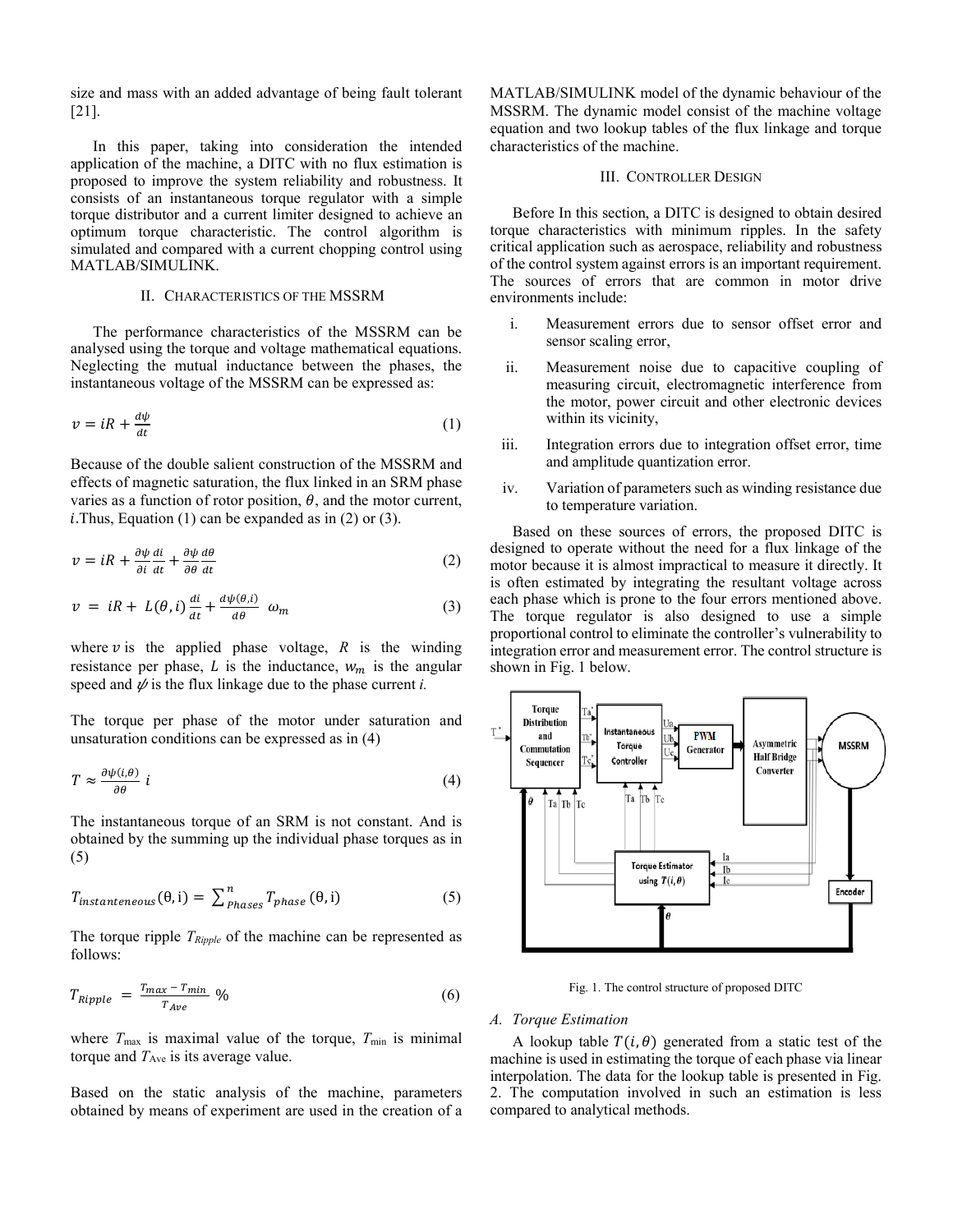

Fig 2: Static torque measurement for different levels of current in each phase of MSSRM

# *B. Torque Distribution and Commutation Control*

The Ensuring desired torque characteristics with minimized ripple can be achieved by right coordination of the individual phase torques during overlapped commutation. Therefore, a simple phase torque distribution control and commutation angle control with no off-line torque sharing profile requirement is proposed to reduce computation errors and increase control flexibility with the assumption that the phases are fully isolated. The control aim is as shown in (7). Based on this a reference phase torque (*T\**) is generated for the active phase as in equation (8). Consequently, the phase torque references are defined over the commutation control logic (9).

$$
T^* = T_m + T_{m+1} + T_{m-1}
$$
\n(7)

$$
T_m^* = T^* - T_{m+1} - T_{m-1}
$$
\n(8)

$$
T_m^* = \begin{cases} T^* - T_{m+1} - T_{m-1} & \text{when enabled} \\ 0 & \text{when not enabled} \end{cases}
$$
 (9)

Where  $T^*$  is the motor desired torque,  $T_m$  is the phase instantaneous torque and  $T^*$ <sup>m</sup> is the phase reference torque.

To obtain the angle of conduction the actual rotor position  $\theta$  is compared with the commutation angles, which are depending on the actual angular velocity *w.* A conduction signal of 1 is sent if the rotor position is between turn on and turn off angle and a signal of 0 is sent otherwise

# *C. Instantaneous Torque Regulation*

The instantaneous phase torque control of the proposed DITC is regulated using a proportional controller. Each phase torque error is generated from the difference between its corresponding phase reference torque and phase instantaneous torque as expressed in equation (10).

$$
U_m = K_P \frac{(T_m^* - T_m)}{(T_r)}
$$
\n(10)

where  $U_m$ ,  $T_r$  and  $K_p$ , are the per-unit phase torque error, rated torque and proportional gain respectively.

Fig. 3 shows how the reference voltage of each phase is generated from  $U_m$  and converted to a switching reference '*d*' (that changes from -1 to 1). The value of '*d'* is used to generate the switching signals of the power switches in an asymmetric half-bridge converter at a switching frequency of 20 kHz.



Fig. 3: Flowchart of PWM demand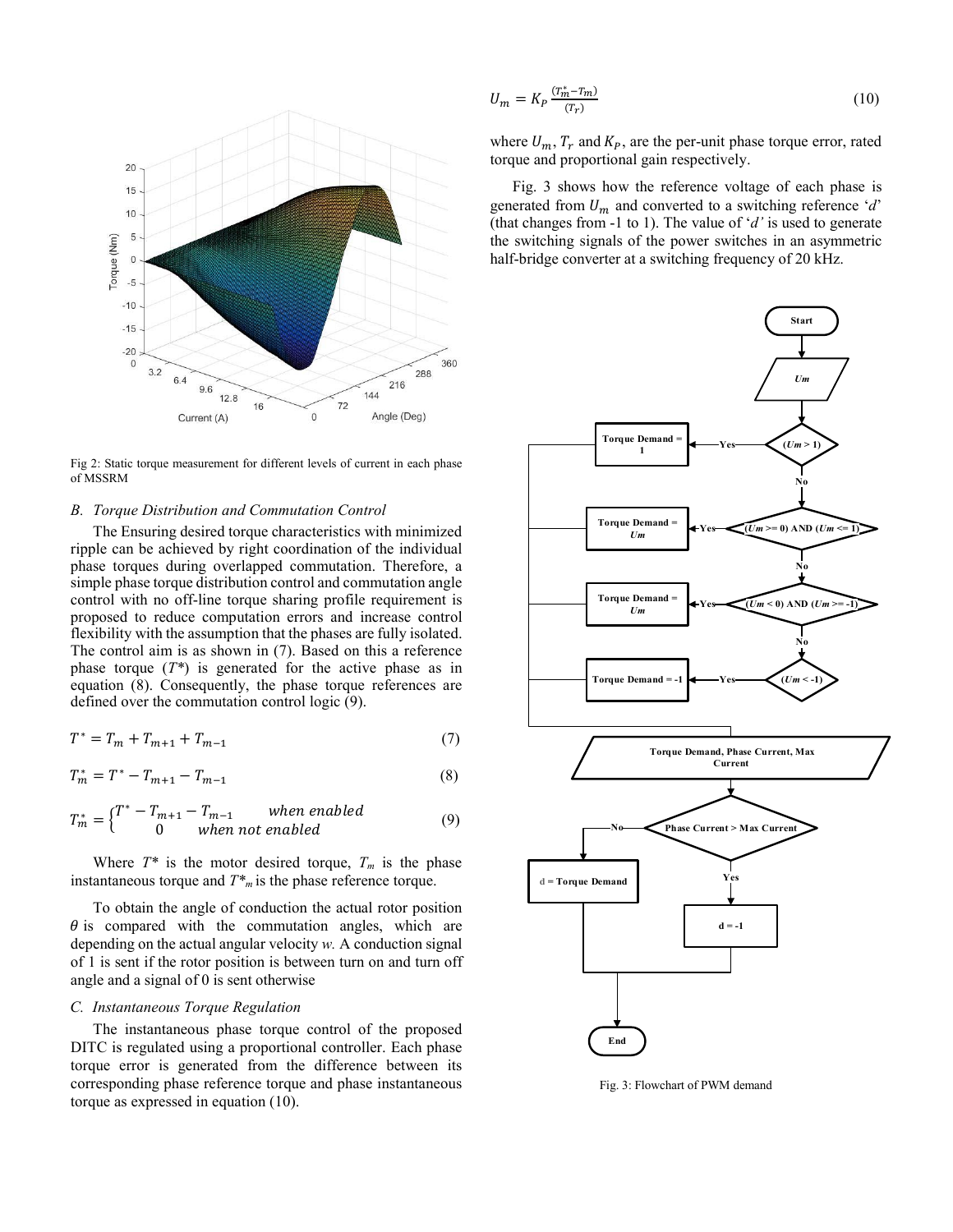TABLE I. CONVERTER SWITCHING CONDITION

| Switching reference per cycle | Phase voltage per cycle               |
|-------------------------------|---------------------------------------|
| $d > +1$                      | $Vm = Von$                            |
| $0 < d < +1$                  | $Vm =  d  \times Von + (1 - d) Vfw$   |
| $d = 0$                       | $Vm = Vfw$                            |
| $0 > d > -1$                  | $Vm =  d  \times V$ off + (1 - d) Vfw |
| $d \le -1$                    | $Vm = V \text{off}$                   |



Fig. 4: One phase cconverter States. (a) On-state. (b) Freewheeling State. (c) Off-state.

#### *D. PWM Generation*

The phase voltage of each phase is determined in accordance with the functionality of the asymmetric half-bridge converter whom switching states are on-state, freewheeling-state and offstate as shown in Fig. 4. When the torque is to be increased, both power devices of the active phase are turned on (on-state) for the time equals to the absolute value of '*d*' and then the phase turns into the freewheeling-state. When the torque is to be decreased, both power devices of the active phase are turned off (off-state) for the equals to the absolute value of '*d*' and then the phase turns into the freewheeling-state. The polarity of d determines which device to modulate. TABLE I shows how the reference phase voltage is obtained. Where  $V_m$ ,  $V_{on}$ ,  $V_{fw}$ ,  $V_{off}$  are the phase voltage, on-state voltage, freewheeling-state voltage and offstate voltage respectively.

#### IV. RESULTS

In this section, the simulation result of the proposed DITC is presented. For performance comparison CCC as one of the traditional control method was also simulated and recorded. Depicted in Fig. 5 are phase current, phase torque and total torque of the MSSRM controlled by the proposed DITC methods at reference torque of 15Nm (machine's rated torque) and the CCC method at reference current of 11A (machine's rated current). Comparing the results it can be found that the proposed DITC and CCC both produced good results in tracking the desired references. Meanwhile, the DITC produced the best result with regards to torque ripple reduction. Also, by observing the current waveforms, the DITC schemes tend to require current that is more than the maximum current of the machine at the beginning and end of the conduction period, but the included current restriction control described in Fig. 3 limits it within the allowed value.



Fig. 5: Comparison of control methods

Furthermore, the CCC and DITC have been analyzed with the motor set to run at a reference speed of 200rpm, 500rpm, and 900rpm under 2Nm load torque as shown in Fig. 6, 7, and 8. It can be seen that the proposed DITC method significantly shows less torque ripple than the CCC method in all the speed ranges. From Fig. 6, the result shows that the proposed DITC offers better performance at low speed as the difference in torque ripple between the two methods is very significant both during transient and steady state. From Fig. 7 and 8 the proposed DITC did not show very much difference compared to the CCC during the transient state as it shows during steady state. It can be observed that the torque ripple starts to increase at a speed beyond the motor's base speed (400 rpm) and then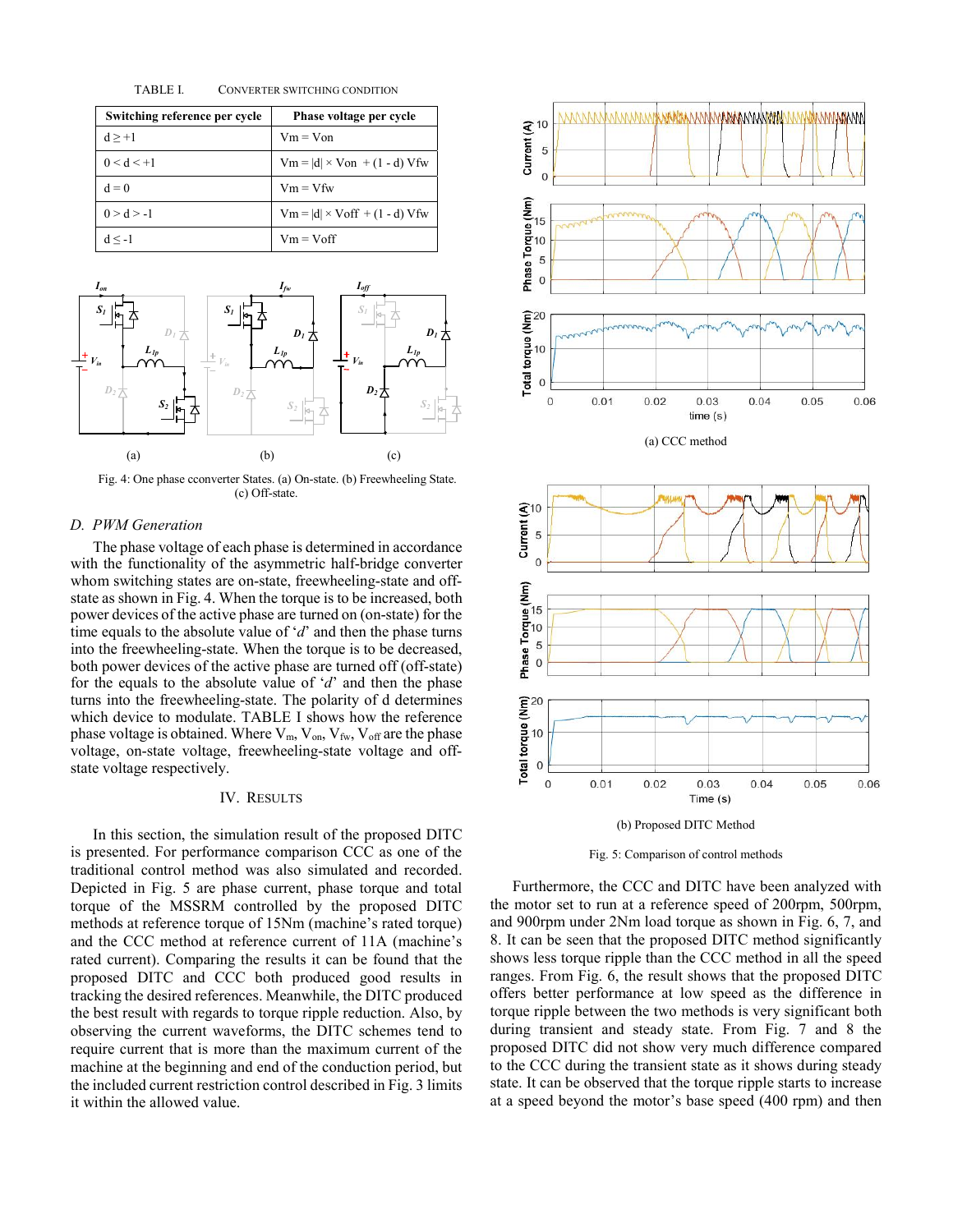the proposed control algorithm continues to reduce the torque ripple once steady-state is attained. This is because the back EMF is higher above the base speed of the machine and limits the current. The turn-on angle of the converter switch is set to advance as a function of the rotor speed, that is the higher the rotor speed, the larger the advancing of turn-on angle is required but it reaches a critical speed at which both turn-on and turn-off position reach their limit values. Therefore, no phase advancing is allowable and the torque ripple due to commutation can no longer be further reduced by changing the advance angle.



Fig. 6: MSSRM running at 200rpm under 2Nm load torque (a) CCC method (b) Proposed DITC method.







Fig. 7: MSSRM running at 500rpm under 2Nm load torque (a) CCC method (b) Proposed DITC method



Fig. 8: MSSRM running at 900rpm under 2Nm load torque (a) CCC method (b) Proposed DITC method

 Fig. 9 depicts the torque ripple and speed relation of the CCC and the proposed DITC covering the operation regions of the MSSRM, namely the constant-torque operation, constantpower operation, and natural operation, which are desirable for low-speed, medium-speed, and high-speed operation, respectively. The toque ripple has been calculated using equation (6). It can be seen that the proposed DITC produced less torque ripple than the CCC at 200rpm (low-speed), 500rpm